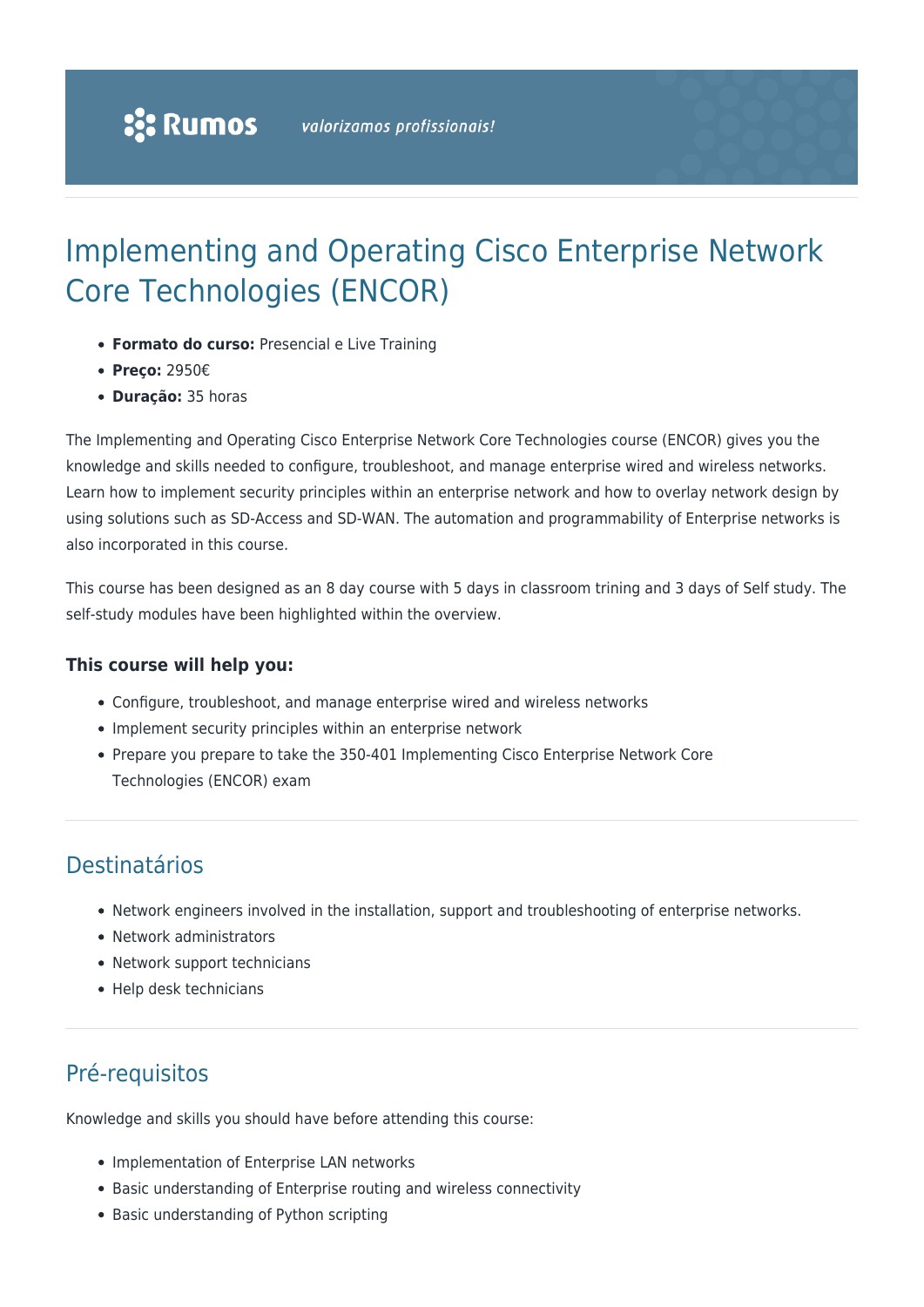# **Objectivos**

#### **After completing this course you should be able to:**

- Illustrate the hierarchical network design model and architecture using the access, distribution, and core layers
- Compare and contrast the various hardware and software switching mechanisms and operation, while defining the Ternary Content Addressable Memory (TCAM) and Content Addressable Memory (CAM), along with process switching, fast switching, and Cisco Express Forwarding concepts
- Troubleshoot Layer 2 connectivity using VLANs and trunking
- Implementation of redundant switched networks using Spanning Tree Protocol
- Troubleshooting link aggregation using Etherchannel
- Describe the features, metrics, and path selection concepts of Enhanced Interior Gateway Routing Protocol (EIGRP)
- Implementation and optimization of Open Shortest Path First OSPFv2 and OSPFv3, including adjacencies, packet types, and areas, summarization, and route filtering for IPv4 and IPv6
- Implementing External Border Gateway Protocol (EBGP) interdomain routing, path selection, and single and dual-homed networking
- Implementing network redundancy using protocols including Hot Standby Routing Protocol (HSRP) and Virtual Router Redundancy Protocol (VRRP)
- Implementing internet connectivity within Enterprise using static and dynamic Network Address Translation (NAT)
- Describe the virtualization technology of servers, switches, and the various network devices and components
- Implementing overlay technologies such as Virtual Routing and Forwarding (VRF), Generic Routing Encapsulation (GRE), VPN, and Location Identifier Separation Protocol (LISP)
- Describe the components and concepts of wireless networking including Radio Frequency (RF) and antenna characteristics, and define the specific wireless standards
- Describe the various wireless deployment models available, include autonomous Access Point (AP) deployments and cloud-based designs within the centralized Cisco Wireless LAN Controller (WLC) architecture
- Describe wireless roaming and location services
- Describe how APs communicate with WLCs to obtain software, configurations, and centralized management
- Configure and verify Extensible Authentication Protocol (EAP), WebAuth, and Pre-shared Key (PSK) wireless client authentication on a WLC
- Troubleshoot wireless client connectivity issues using various available tools
- Troubleshooting Enterprise networks using services such as Network Time Protocol (NTP), Simple Network Management Protocol (SNMP), Cisco Internetwork Operating System (Cisco IOS®) IP Service Level Agreements (SLAs), NetFlow, and Cisco IOS Embedded Event Manager
- Explain the use of available network analysis and troubleshooting tools, which include show and debug commands, as well as best practices in troubleshooting
- Configure secure administrative access for Cisco IOS devices using the Command-Line Interface (CLI)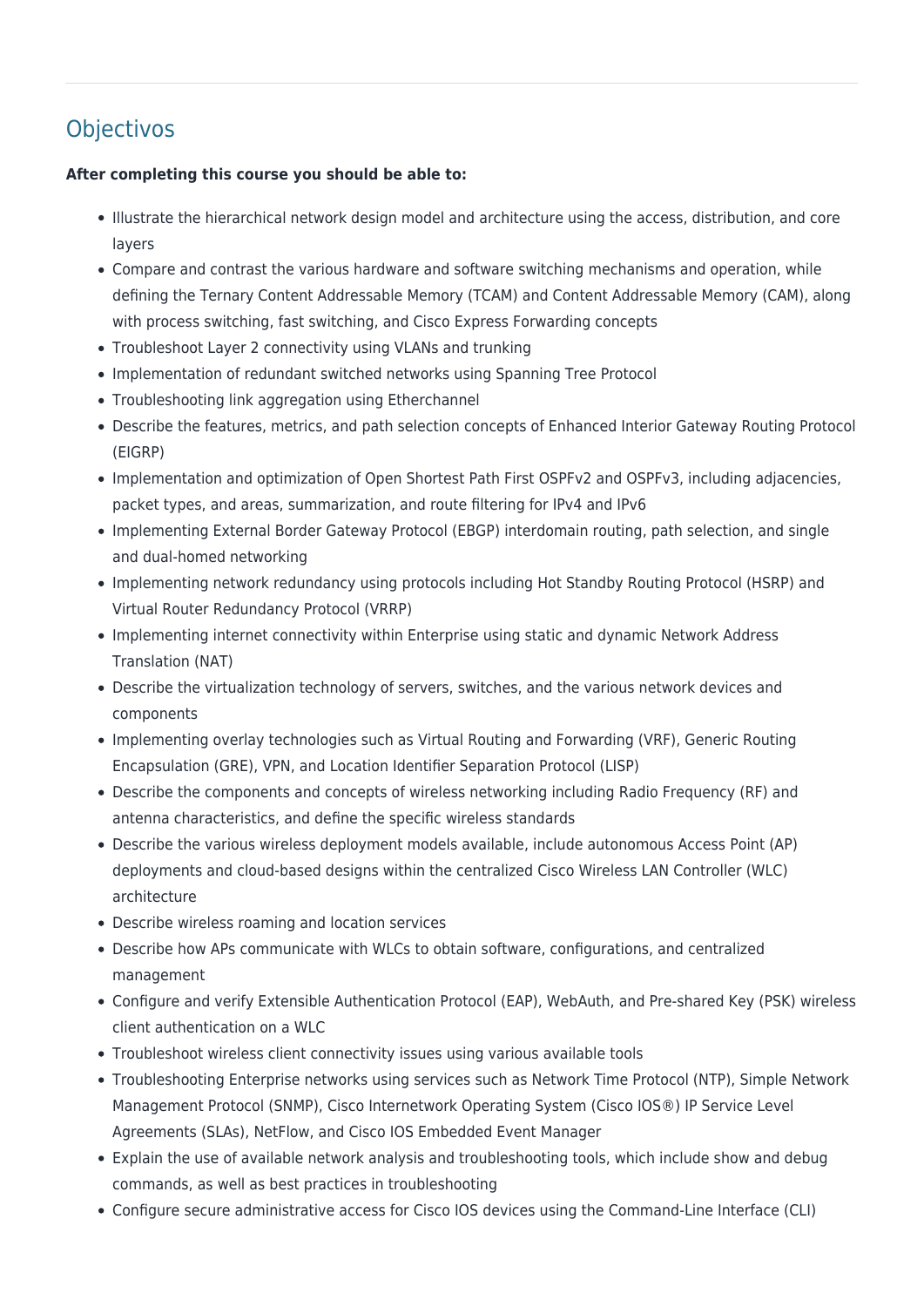access, Role-Based Access Control (RBAC), Access Control List (ACL), and Secure Shell (SSH), and explore device hardening concepts to secure devices from less secure applications, such as Telnet and HTTP

- Implement scalable administration using Authentication, Authorization, and Accounting (AAA) and the local database, while exploring the features and benefits
- Describe the enterprise network security architecture, including the purpose and function of VPNs, content security, logging, endpoint security, personal firewalls, and other security features
- Explain the purpose, function, features, and workflow of Cisco DNA Center™ Assurance for Intent-Based Networking, for network visibility, proactive monitoring, and application experience
- Describe the components and features of the Cisco SD-Access solution, including the nodes, fabric control plane, and data plane, while illustrating the purpose and function of the Virtual Extensible LAN (VXLAN) gateways
- Define the components and features of Cisco SD-WAN solutions, including the orchestration plane, management plane, control plane, and data plane
- Describe the concepts, purpose, and features of multicast protocols, including Internet Group Management Protocol (IGMP) v2/v3, Protocol-Independent Multicast (PIM) dense mode/sparse mode, and rendezvous points
- Describe the concepts and features of Quality of Service (QoS), and describe the need within the enterprise network
- Explain basic Python components and conditionals with script writing and analysis
- Describe network programmability protocols such as Network Configuration Protocol (NETCONF) and RESTCONFDescribe APIs in Cisco DNA Center and vManage

# Metodologia

Please note this course is a combination of Instructor-Led and Self-Paced Study – 5 days in the classroom and approx 3 days of self study.

### Programa

#### **Examining Cisco Enterprise Network Architecture**

- Cisco Enterprise Architecture Model
- Campus LAN Design Fundamentals
- Traditional Multilayer Campus Layer Design
- Campus Distribution Layer Design

#### **Understanding Cisco Switching Paths**

- Layer 2 Switch Operation
- Control and Data Plane
- Cisco Switching Mechanisms

#### **Implementing Campus LAN Connectivity**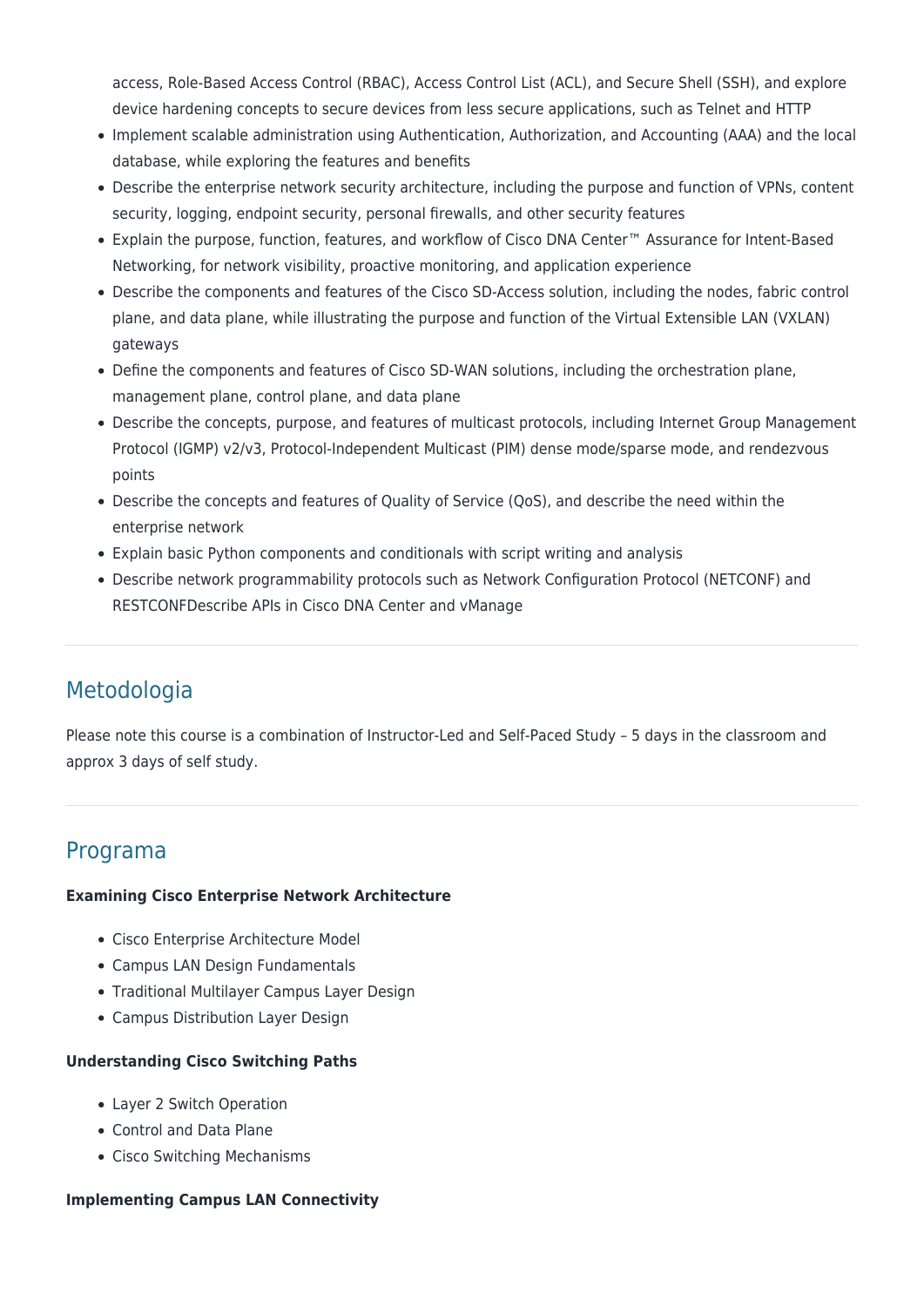- Revisiting VLANs
- Trunking with 802.1Q
- Inter-VLAN Routing

#### **Building Redundant Switched Topology**

- Spanning-Tree Protocol Overview
- Spanning-Tree Protocol Operation
- Spanning-Tree Protocols Types and Features
- Multiple Spanning Tree Protocol
- PortFast and BPDU

#### **Implementing Layer 2 Port Aggregation**

- Need for EtherChannel
- EtherChannel Mode Interactions
- Layer 2 EtherChannel Configuration Guidelines
- EtherChannel Load-Balancing Options
- Troubleshoot EtherChannel Issues

#### **Understanding EIGRP**

- EIGRP Features
- EIGRP Reliable Transport
- Establishing EIGRP Neighbour Adjacency
- EIGRP Metrics
- EIGRP Path Selection
- Explore EIGRP Path Selection
- Explore EIGRP Load Balancing and Sharing
- EIGRP for IPv6
- Compare EIGRP and OSPF Routing Protocols

#### **Implementing OSPF**

- Describe OSPF
- The OSPF Process
- OSPF Neighbor Adjacencies
- Buidling a Link-State Database
- OSPF LSA Types
- Compare Single-Area and Muliarea OSPF
- OSPF Area Structure
- OSPF Network Types

#### **Optimizing OSPF**

- OSPF Cost
- OSPF Route Summarization Benefits
- OSPF Route Filtering Tools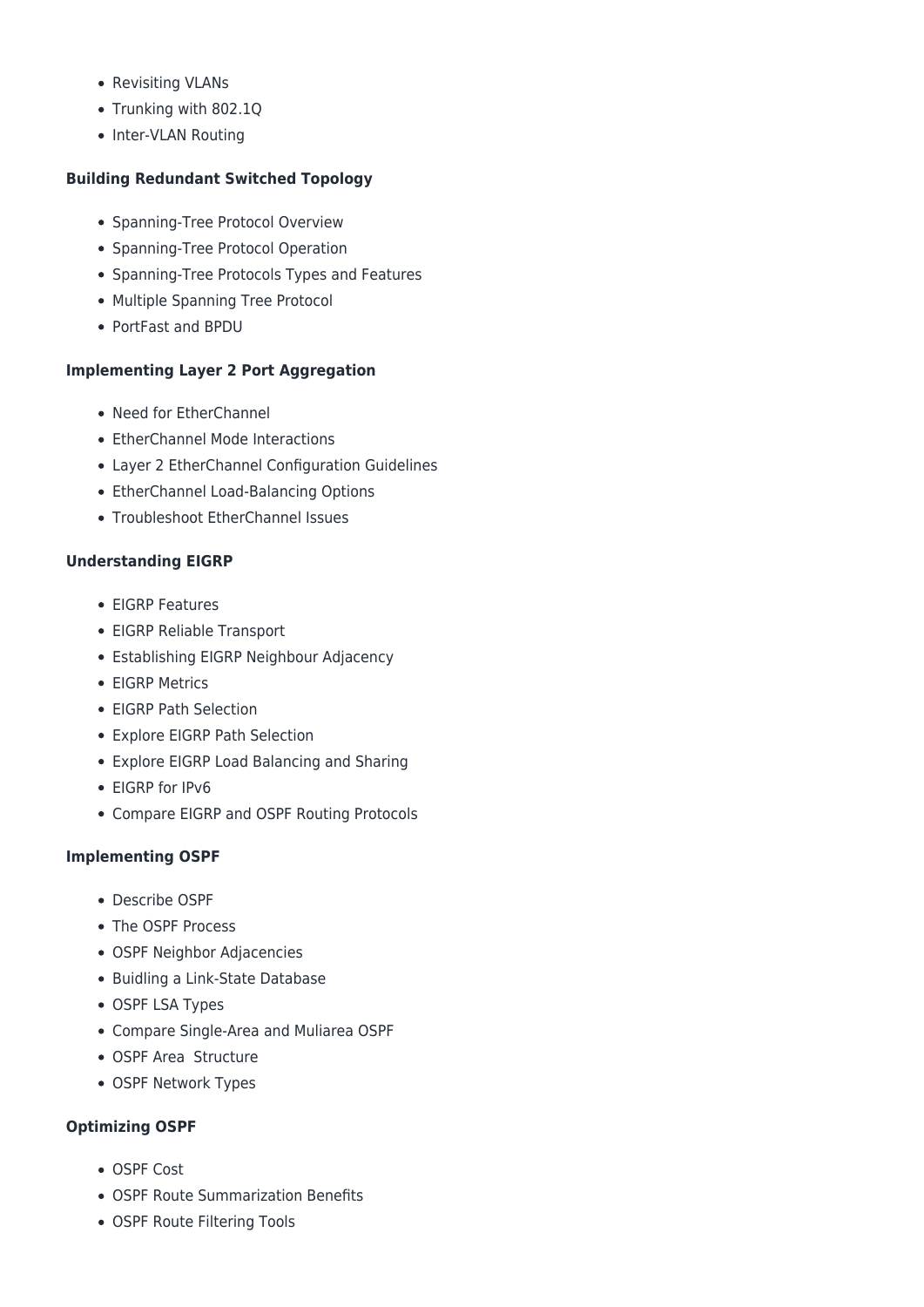Compare OSPFv2 and OSPFv3

#### **Exploring EBGP**

- Interdomain Routing with BGP
- BGP Operations
- Types of BGP Neighbor Relationships
- BGP Path Selection
- BGP Path Attributes

#### **Implementing Network Redundancy**

- Need for Default Gateway Redundancy
- Define FHRP
- HSRP Advanced Features
- Cisco Switch High Availability Features

#### **Implementing NAT**

- Define Network Address Translation
- NAT Address Types
- Explore NAT Implementations
- NAT Virtual Interface

#### **Introducing Virtualization Protocols and Techniques**

- Server Virualization
- Need for Network Virtualization
- Path Isolation Overview
- Introducing VRF
- Introducing Generic Routing Encapsulation

#### **Understanding Virtual Private Networks and Interfaces**

- Site-to-Site VPN Technologies
- IPSec VPN Overview
- IPSec: IKE
- IPsec Modes
- IPsec VPN Types
- Cisco IOS VTI

#### **Understanding Wireless Principles**

- Explain RF Principles
- Describe Watts and Decibels
- Describe Antenna Characteristics
- Describe IEEE Wireless Standards
- Identify Wireless Component Roles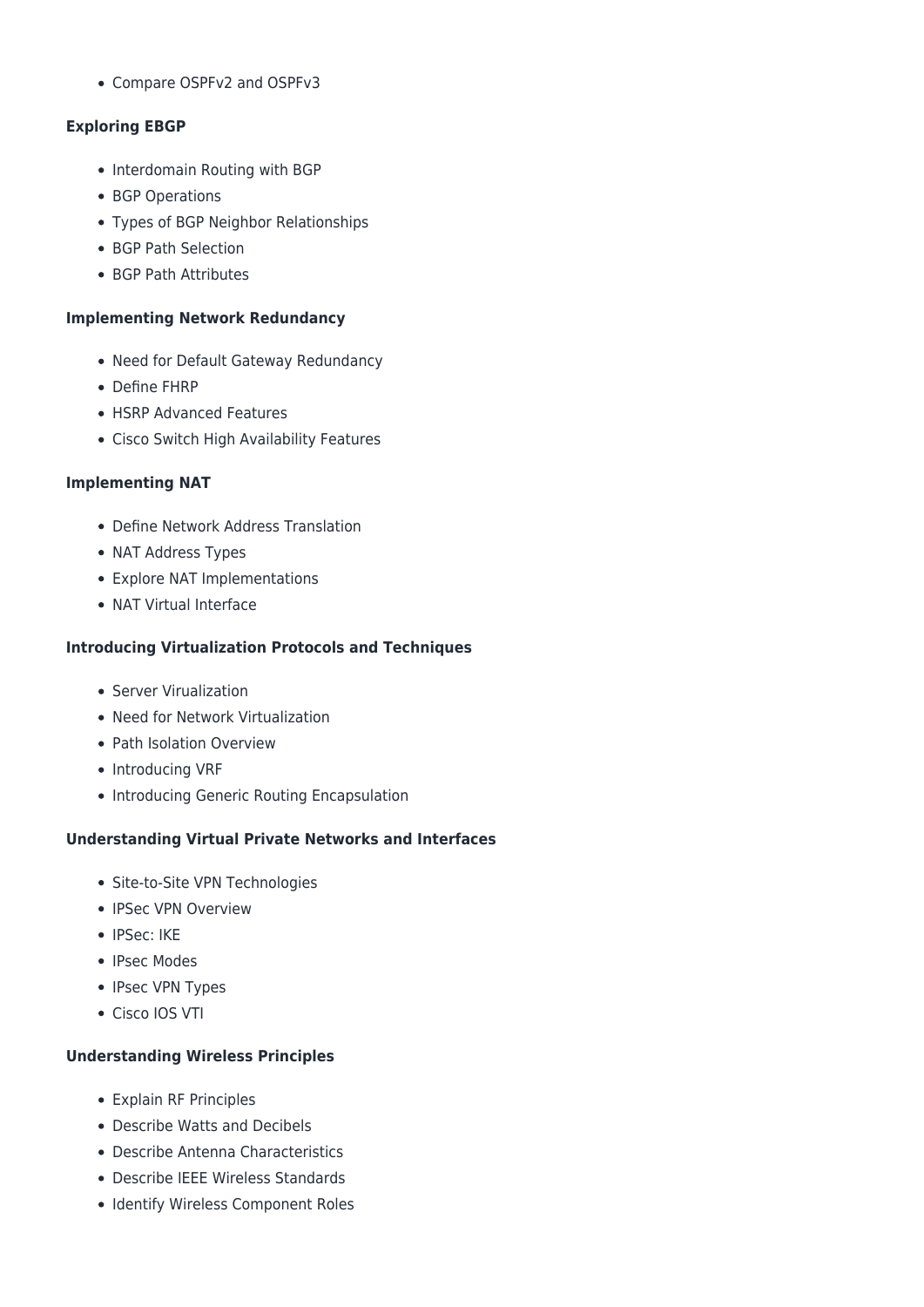#### **Examining Wireless Deployment Options**

- Wireless Deployment Overview
- Describe Autonomous AP Deployment
- Describe Centralized Cisco WLC Deployment
- Describe FlexConnect Deployment
- Cloud Deployment and Its Effect on Enterprise Networks
- Describe the Cloud-Managed Meraki Solution
- Cisco Catalyst 9800 Series Controller Deployment Options
- Describe Cisco Mobility Express

#### **Understanding Wireless Roaming and Location Services**

- Wireless Roaming Overview
- Mobility Groups and Domains
- Wireless Roaming Types
- Describe Location Services

#### **Examining Wireless AP Operation**

- Universal AP Priming
- Explore the Controller Discovery Process
- Describe AP Failover
- Explain High Availability
- Explore AP Modes

#### **Understanding Wireless Client Authentication**

- Authentication Methods
- Pre-Shared Key (PSK) Authentication
- 802.1X User Authentication Overview
- PKI and 802.1X Certificate Based Authentication
- Introduction to Extensible Authetication Protocol
- EAP-Transport Layer Security (EAP-TLS)
- Protected Extensible Authentication Protocol
- EAP-FAST
- Guest Access with Web Auth

#### **Troubleshooting Wireless Client Connectivity**

- Wireless Troubleshooting Tools Overview
- Spectrum Analysis
- Wi-Fi Scanning
- Packet Analysis
- Cisco AlreOS GUI and CLI Tools
- Cisco Wireless Config Analyzer Express
- Common Wireless Client Connectivity Issues Overview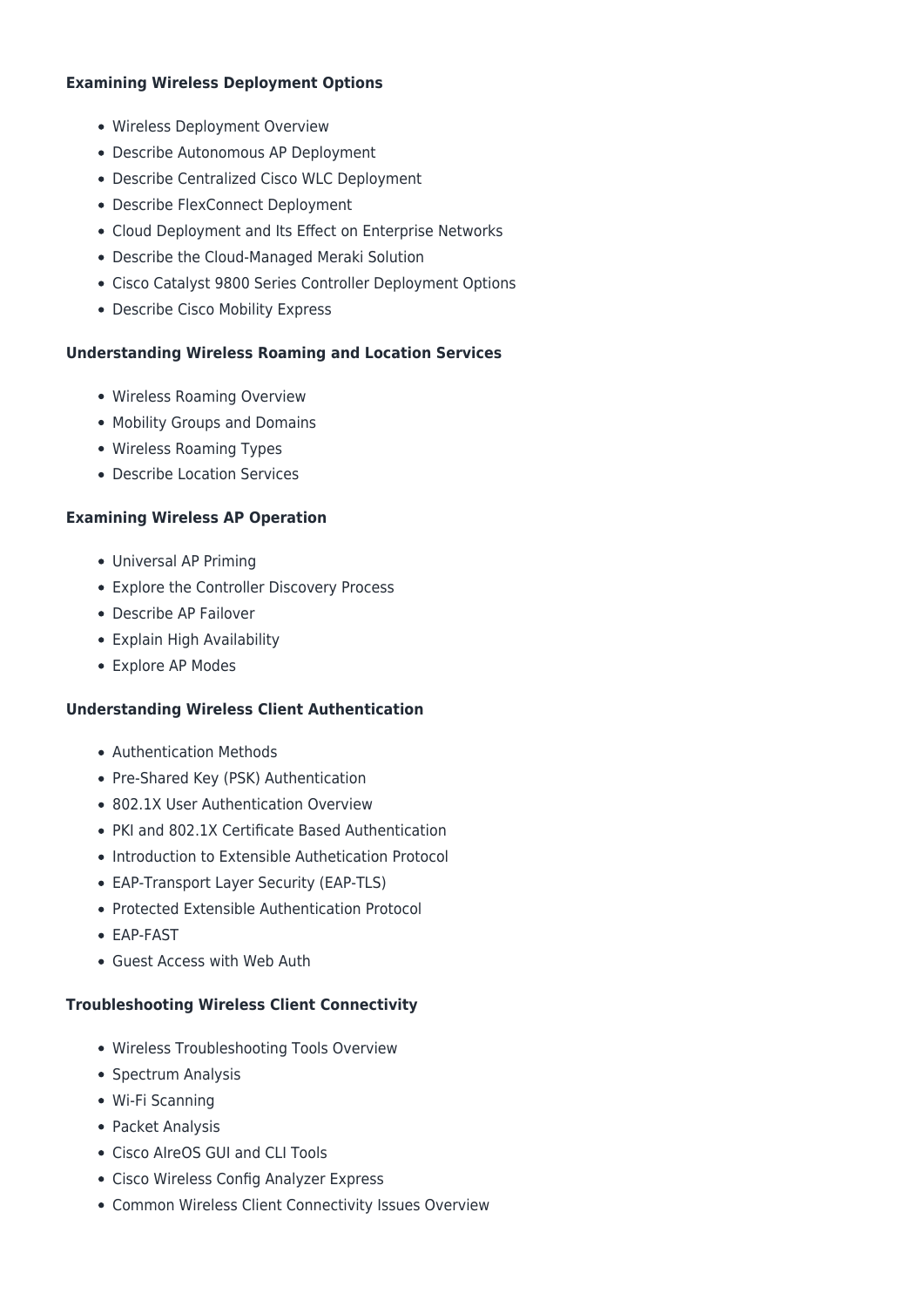- Client to AP Connectivity
- WLAN Configuration
- Infrastructure Configuartion

#### **Introducing Multicast Protocols** (Self-study)

- Multicast Overview
- Internet Group Management Protocol
- Multicast Distribution Trees
- IP Multicasting Routing
- Rendevous Point

#### **Introducing QoS** (Self-study)

- Understand the Impact of User Applications on the Network
- Need for Quality of Service (QoS)
- Describe QoS Mechanisms
- Define and Interpret a QoS Policy

#### **Implementing Network Services**

- Understanding Network Time Protocol
- Logging Services
- Simple Network Management Protocol
- Introducing NetFlow
- Flexible NetFlow
- Understanding Cisco IOS Embedded Event Manager

#### **Using Network Analysis Tools**

- Troubleshooting Concepts
- Network Troubleshooting Procedures: Overview
- Network Troubleshooting Procedures: Case Study
- Basic Hardware Diagnostics
- Filtered Show Commands
- Cisco IOS IP SLAs
- Switched Port Analyzer(SPAN) Overview
- Remote SPAN (RSPAN)
- Encapsulated Remote Switched Port Analyzer(ERSAPN)
- Cisco Packet Capture Tools Overview

#### **Implementing Infrastructure Security**

- ACL Overview
- ACL Wildcard Masking
- Types of ACLs
- Configure Numbered Access Lists
- Use ACLs to Filter Network Traffic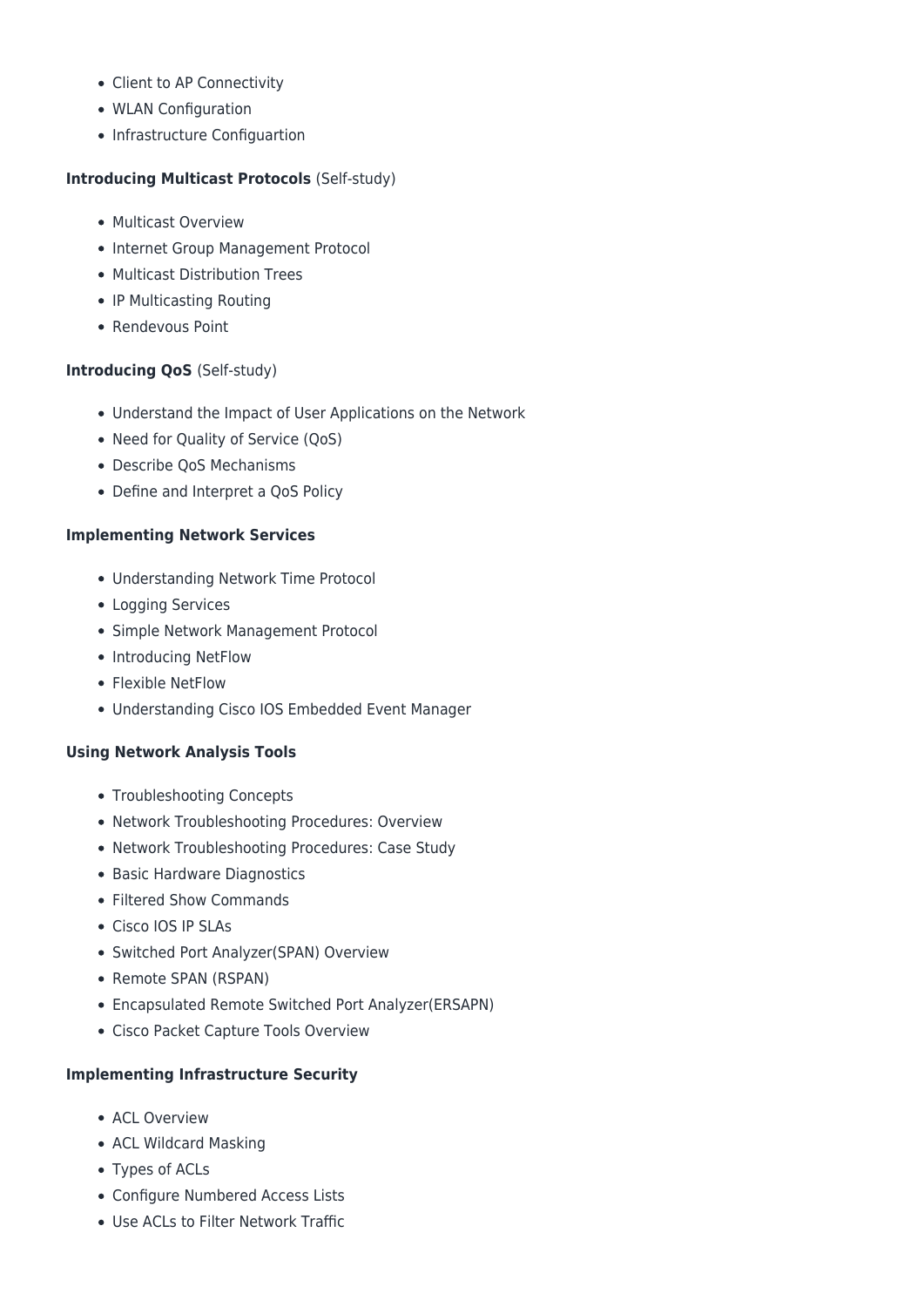- Apply ACLs to Interfaces
- Configured Named Access Lists
- Control Plane Overview
- Control Plane Policing

#### **Implementing Secure Access Control**

- Securing Device Access
- AAA Framework Overview
- Benefits of AAA Usage
- Authentication Options
- RADIUS and TACACS+
- Enabling AAA and Configuring a Local User for Fallback
- Configuring RADIUS for Console and VTY Access
- Configuring TACACS+ for Console and VTY Access
- Configure Authorization and Accounting

#### **Understanding Enterprise Network Security Architecture (Self-study)**

- Explore Threatscape
- Intrusion Prevention Systems
- Virtual Private Networks
- Content Security
- Logging
- Endpoint Security
- Personal Firewalls
- Antivirus and Antispyware
- Centralized Endpoint Policy Enforcement
- Cisco AMP for Endpoints
- Firewall Concepts
- TrustSec
- MACsec
- Identity Management
- 802.1X for Wired and Wireless Endpoint Authentication
- MAC Authentication Bypass
- Web Authentication

#### **Exploring Automation and Assurance Using Cisco DNA Center** (Self-study)

- Need for Digital Transformation
- Cisco Digital Network Architecture
- Cisco Intent-Based Networking
- Cisco DNA Center
- Cisco DNA Assurance
- Cisco DNA Center Automation Workflow
- Cisco DNA Assurance Workflow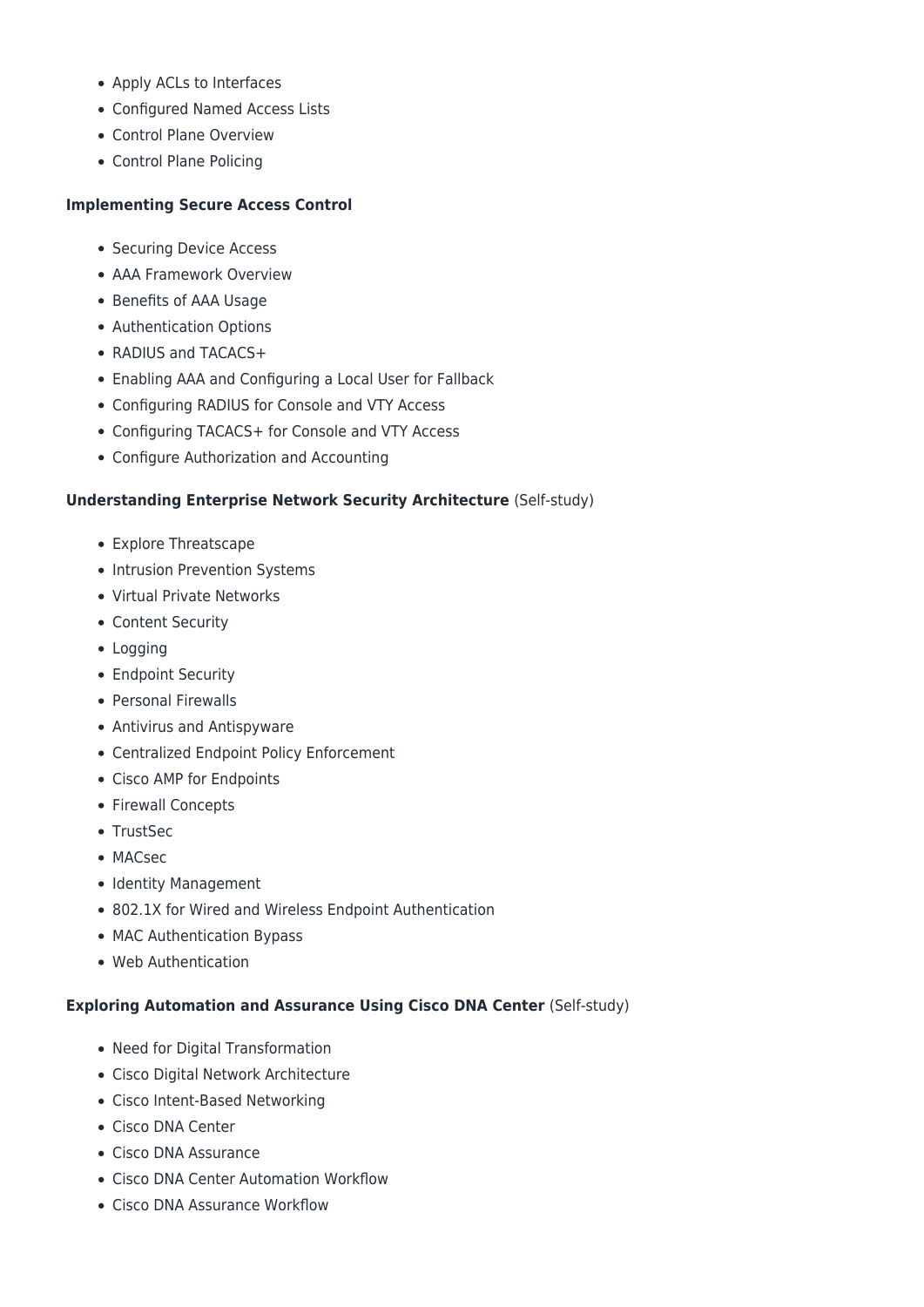#### **Examining the Cisco SD-Access Solution** (Self-study)

- Need for Cisco SD-Access
- Software-Defined Access Overview
- Cisco SD-Access Fabric Control Plane Based on LISP
- Cisco SD-Access Fabric Control Plance Based on VXLAN
- Cisco SD-Access Fabric Control Plance Based on Cisco TrustSec
- Cisco SD-Access Fabric Components
- Role of Cisco ISE and Cisco DNA Center in SD-Access
- Cisco SD-Access Wireless Integration
- Traditional Campus Interoperating with Cisco SD-Access

#### **Understanding the Working Principles of the Cisco SD-WAN Solution** (Self-study)

- Need for Software Definer Networking for WAN
- SD-WAN Components
- SD-WAN Orchestration Plane
- SD-WAN Management Plane
- SD-WAN Control Plane
- SD-WAN Data Plane
- SD-WAN Automation and Analytics

#### **Understanding the Basics of Python Programming** (Self-study)

- Describe Python Concepts
- String Data Types
- Numbers Data Types
- Boolean Data Types
- Script Writing and Execution
- Analyze Code

#### **Introducing Network Programmability Protocols** (Self-study)

- Configuration Management
- Evolution of Device Management and Programmability
- Data Encoding Formats
- Data Models
- Model Driven Programmability Stack
- Describe YANG
- REST
- NETCONF
- Explain NETCONF and YANG
- Describe the RESTCONF Protocol
- Cisco IOS XE and IOS XR Systems Overview

#### **Introducing APIs in Cisco DNA Center and vManage** (Self-study)